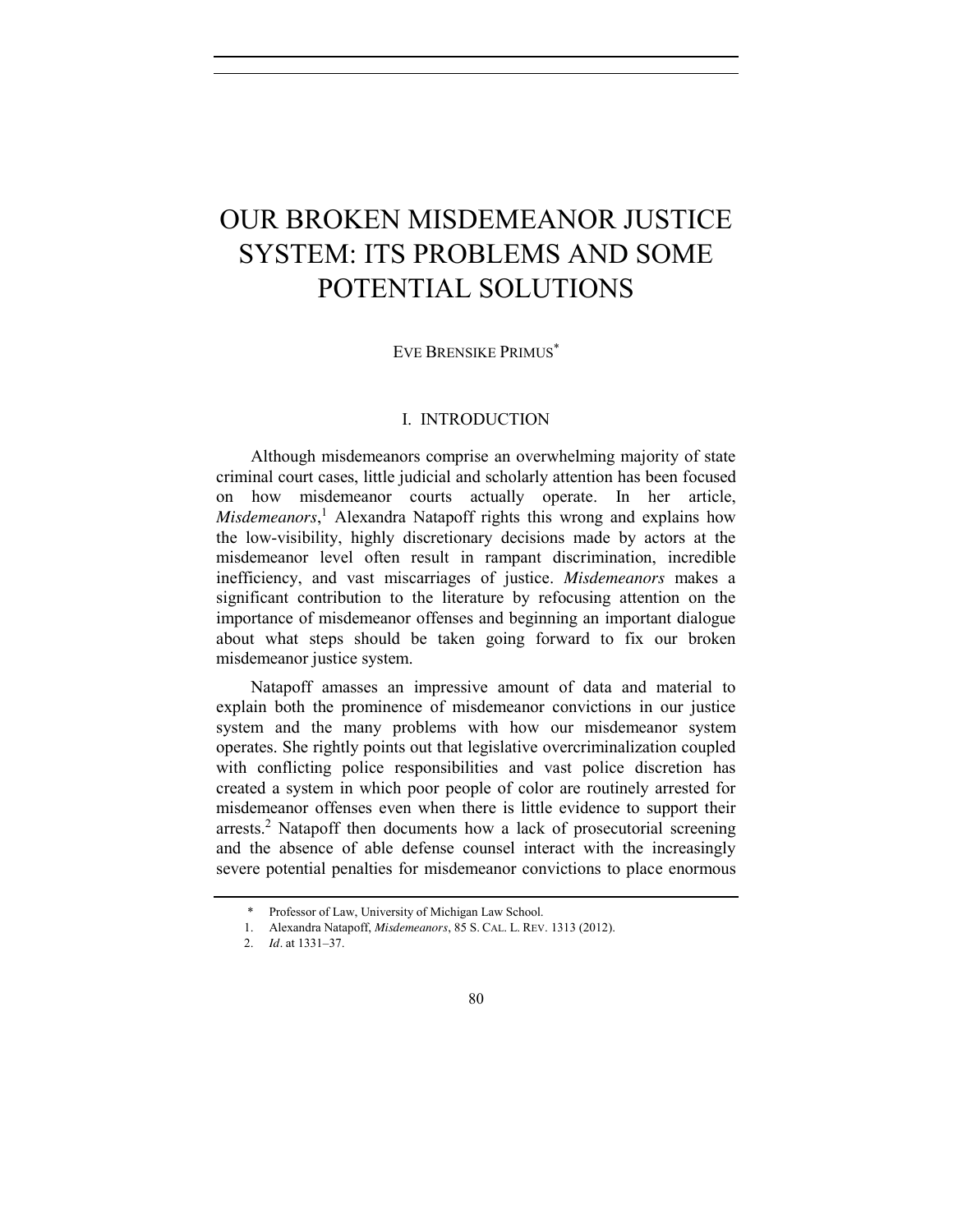pressure on these defendants to plead guilty even when they are innocent.<sup>3</sup> In short, the fact of arrest often translates into conviction, which, as Natapoff persuasively demonstrates, erodes the fault model upon which our entire criminal justice system is predicated, leads to the conviction of countless innocent individuals, and contributes to the racialization of crime in America.

If anything, the misdemeanor justice system has even more problems than Natapoff documents. For example, although she does a wonderful job of explaining how police officers, prosecutors, and defense attorneys contribute to our broken misdemeanor system, she does not highlight the important role played by trial judges. Many scholars have documented the institutional reasons why state court judges are often biased against defendants in criminal cases.<sup>4</sup> If anything, the situation is worse in misdemeanor courts. State misdemeanor judges often have smaller salaries and occupy positions of less prestige than their felony counterparts. As a result, more qualified applicants are naturally attracted to the felony courts. Moreover, felony convictions get appealed at much higher rates than do misdemeanor convictions. For this reason, misdemeanor court judges are relatively insulated from higher court feedback and do not learn of their mistakes in the same way that felony trial court judges do.

As a public defender, I appeared before many judges in both state misdemeanor and felony courts. Although some of the misdemeanor judges were very qualified, the difference between the two courts both in terms of the judges' knowledge of the law and their receptivity to legal arguments was astounding. I routinely had misdemeanor court judges refuse to address legal issues and tell me to save my legal arguments for appeal. Misdemeanor judges regularly made up state rules of evidence to aid the prosecution. For example, one judge told me that anything one officer said to another officer was admissible under the "teamwork exception" to the prohibition against hearsay evidence. When I pointed out that no such exception existed in the state evidentiary rules, the judge angrily told me to stand down and threatened to hold me in contempt. Another judge told me that anything that a child under the age of eight said was an "excited utterance" and therefore admissible as an exception to the hearsay rule. In response to a motion that I made for exculpatory evidence that I knew the state was withholding in violation of its constitutional disclosure

<sup>3.</sup> *Id.* at 1337–47.

<sup>4.</sup> *See, e.g.*, Steven P. Croley, *The Majoritarian Difficulty: Elective Judiciaries and the Rule of Law*, 62 U. CHI. L. REV. 689 (1995) (explaining why elected state judiciaries lead to institutional bias against criminal defendants).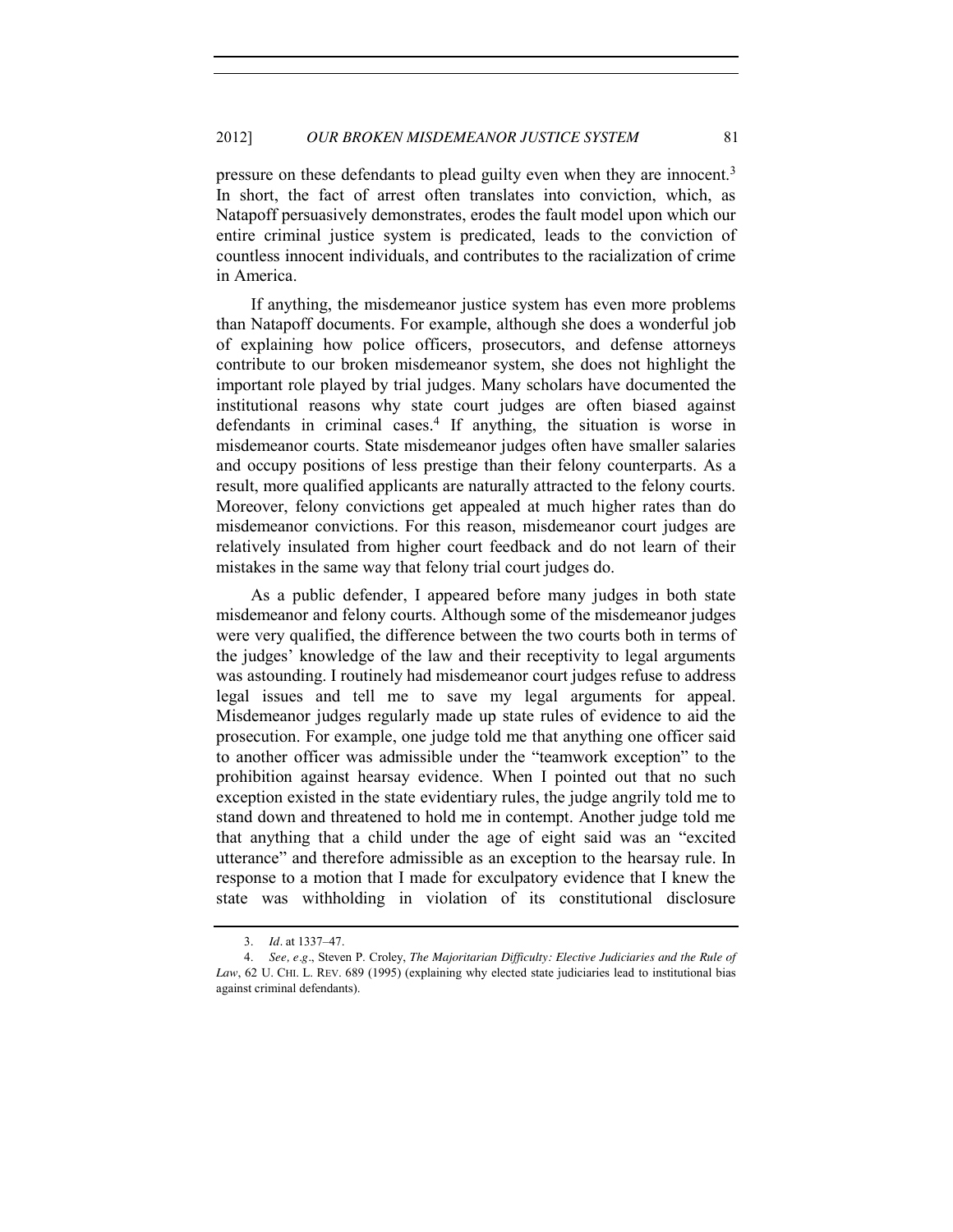## 82 *SOUTHERN CALIFORNIA LAW REVIEW POSTSCRIPT* [Vol. 85:PS 80

obligations under *Brady v. Maryland*, <sup>5</sup> one judge simply told me that such obligations did not exist in misdemeanor court. And I practiced in a jurisdiction in which the quality of the misdemeanor court bench was relatively high. When the judges themselves are either unwilling or unable to correctly interpret the law and when there is no oversight of their decisions, all of Natapoff's requirements for valid criminal convictions namely, legality, evidentiary accuracy, and procedural fairness<sup>6</sup>—are lacking.

The unequal and arbitrary nature of "justice" in misdemeanor courts certainly tends to disadvantage poor minorities—a point that Natapoff makes nicely in her article.<sup>7</sup> She is also correct in noting that when procedural fairness and evidentiary accuracy are no longer relevant considerations, the frequency of wrongful convictions skyrockets.<sup>8</sup> There is, however, an additional problem created by the haphazard nature of our misdemeanor justice system. A justice system that fails to adhere to the rule of law, ceases to care about the accuracy of its convictions, and fails to ensure equal and fair treatment is illegitimate not just because it results in the conviction of the innocent and the unequal treatment of racial minorities. It is illegitimate on its face, regardless of the outcomes.<sup>9</sup> When 80 percent of the public's interactions with the justice system are funneled through a broken and illegitimate system, it undermines the public's respect for the law, the police, and the justice system. Natapoff notes that defendants often feel pressure to plead guilty in misdemeanor cases because they do not know that they have other choices; they are pressured into pleading guilty by the government; and they cannot afford the delays associated with having a trial due to the extreme consequences they face when unable to make pretrial bail.<sup>10</sup> But defendants also plead guilty to misdemeanor charges because they rightly perceive the system as illegitimate and have no faith that the process will be fair or the results will be just if they go to trial.

In general, I agree with Natapoff's diagnosis of the problem, and I applaud her for gathering the often difficult-to-find data necessary to shed light on this issue. I only wish that her proposed reforms to the

<sup>5.</sup> *See generally* Brady v. Maryland, 373 U.S. 83 (1963) (holding that prosecutors withholding material exculpatory evidence violates the due process clause).

<sup>6.</sup> *See* Natapoff, *supra* not[e 1,](#page-0-0) at 1352.

<sup>7.</sup> *See id.* at 1365–72.

<sup>8.</sup> *See id.* at 1347–50, 1352–57.

<sup>9.</sup> Although Natapoff recognizes this point, *see id.* at 1361–62, her article focuses primarily on the problems of wrongful convictions and racially discriminatory outcomes.

<sup>10.</sup> *See id.* at 1343–47.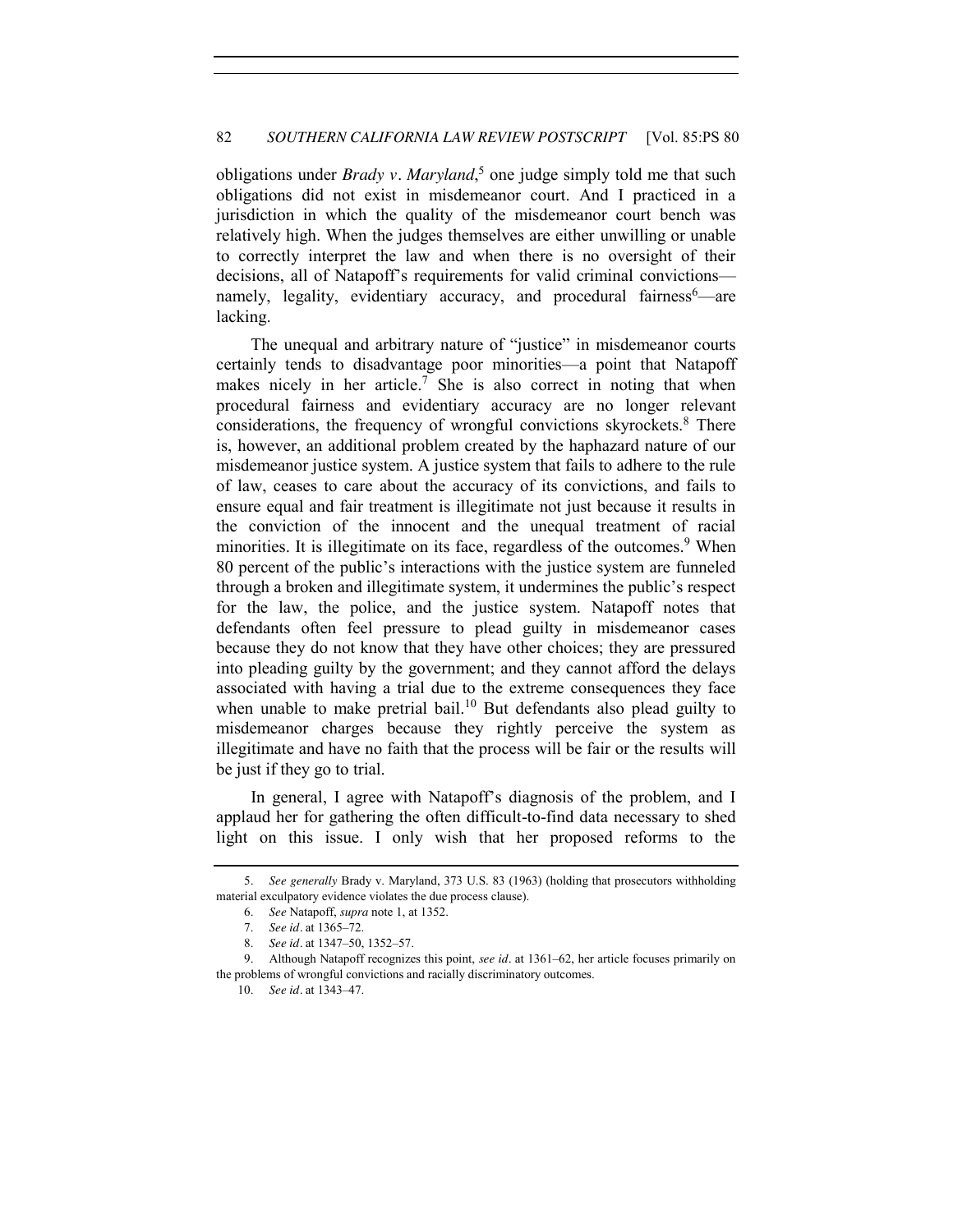misdemeanor system were as comprehensive as her description of the reasons why reform is necessary. To her credit, Natapoff begins by recognizing that the problems in the misdemeanor justice system are endemic to the system and cannot be fixed by tweaking a few rules.<sup>11</sup> When she talks about the possibilities for reform, however, she offers more tweaks than structural changes.

Natapoff wants to delink arrest from conviction by raising the evidentiary standard for filing charges for a petty offense to something more than probable cause.<sup>12</sup> Although police would still make arrests based on probable cause, Natapoff would require prosecutors to satisfy a higher burden before filing charges, which she argues would force them to scrutinize police arrest decisions. I am skeptical that this change, standing alone, would lead to much greater scrutiny by prosecutors. As Natapoff explains at earlier points in the article, the sole evidence to support many misdemeanor offenses is the testimony of the police, and there is a large amount of literature documenting the fact that police often lie or "shade the facts" to establish probable cause.<sup>13</sup> A slight change in the burden of proof, I fear, would not alter police behavior. Without a larger cultural change in the ethos of the prosecutors' offices, prosecutors would easily be able to point to sufficient evidence to satisfy a preponderance of the evidence standard. Nor would the judiciary be likely to enforce a higher standard in ways that would force a shift in prosecutorial culture. In my experience, misdemeanor court judges are entirely unwilling to entertain *Gerstein*  challenges to the police officers' probable cause determinations.<sup>14</sup> In my time as a public defender, I frequently attempted to challenge the initial showing of probable cause to detain a suspect and was told to save my arguments for the trial date. I am skeptical that judges would suddenly be more receptive to charging-related decisions if the standard were slightly more difficult. I do not mean to suggest that a higher standard of proof for charging decisions would accomplish nothing, but more sweeping structural change is necessary to effectuate real change.

Natapoff does offer one more sweeping, structural change. She would make more misdemeanors nonarrestable, nonjailable offenses so as to bring reality more in line with the assumption that misdemeanors are not all that

<sup>11.</sup> *See id.* at 1372.

<sup>12.</sup> *See id.* at 1373.

<sup>13.</sup> *See id.* at 1336.

<sup>14.</sup> *See generally* Gerstein v. Pugh, 420 U.S. 103 (1975) (requiring a judicial determination of probable cause as a prerequisite to extended restraints on a defendant's liberty following a warrantless arrest).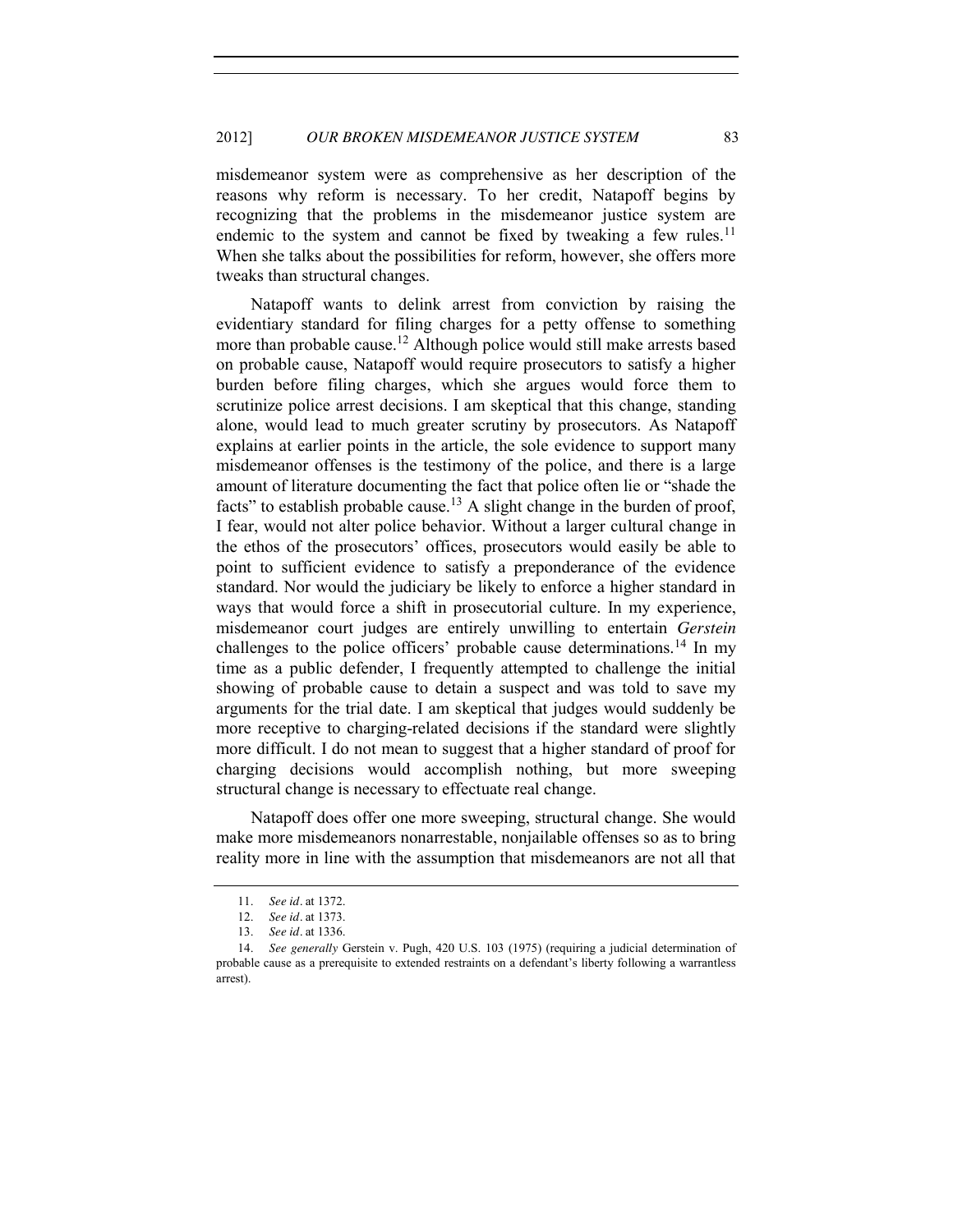burdensome.<sup>15</sup> There is much to like about this proposed reform. It would discourage police from using misdemeanor offenses for order-maintenance purposes, reduce jail populations, and remove some of the pressure that the system currently exerts on misdemeanor defendants to plead guilty. In the end, however, this proposal does little to address directly the underlying problems in the misdemeanor justice system. Misdemeanor convictions would still be illegitimate. Innocent people would still be pressured into pleading guilty. Racial minorities would still be disadvantaged. Rather than redress these problems, this change would simply mitigate the harm.

To restore legitimacy to our misdemeanor justice system, we need large, systemic reforms at each stage in the process. It is beyond the scope of this Response to exhaustively catalogue all of the potential reforms that could be implemented at each stage, and there is a vast body of scholarship addressing potential reforms to each stage in the criminal process (although not nearly enough attention has been focused on the ways in which systemic reforms to the misdemeanor process might differ from reforms to the felony process). Rather, it is my intention merely to identify some of the critical stages in the process where systemic change is necessary and suggest some possible ways in which that change could be accomplished. Specifically, I will discuss the following four areas where reform is necessary: (1) law enforcement decisionmaking; (2) prosecutorial screening; (3) appointment of defense counsel; and (4) quality of misdemeanor trial judges.

## II. PROPOSED REFORMS

### A. LAW ENFORCEMENT DECISIONMAKING

Any attempt to fix our broken misdemeanor system must begin by focusing on the problem of vast, discretionary police decisionmaking. Natapoff does a wonderful job documenting how unfettered law enforcement discretion often leads to arrests of innocent, poor people of color.16 To change this practice would require a fundamental shift in police culture—a change that can only be accomplished if reforms are imposed from within the departments themselves as well as externally by the other branches of government. Internally, some have argued that we should radically change the ways in which the leaders in police agencies are selected. We need politically-insulated leaders who understand that the

<sup>15.</sup> *See* Natapoff, *supra* not[e 1,](#page-0-0) at 1373–74.

<sup>16.</sup> *See id.* at 1363–65.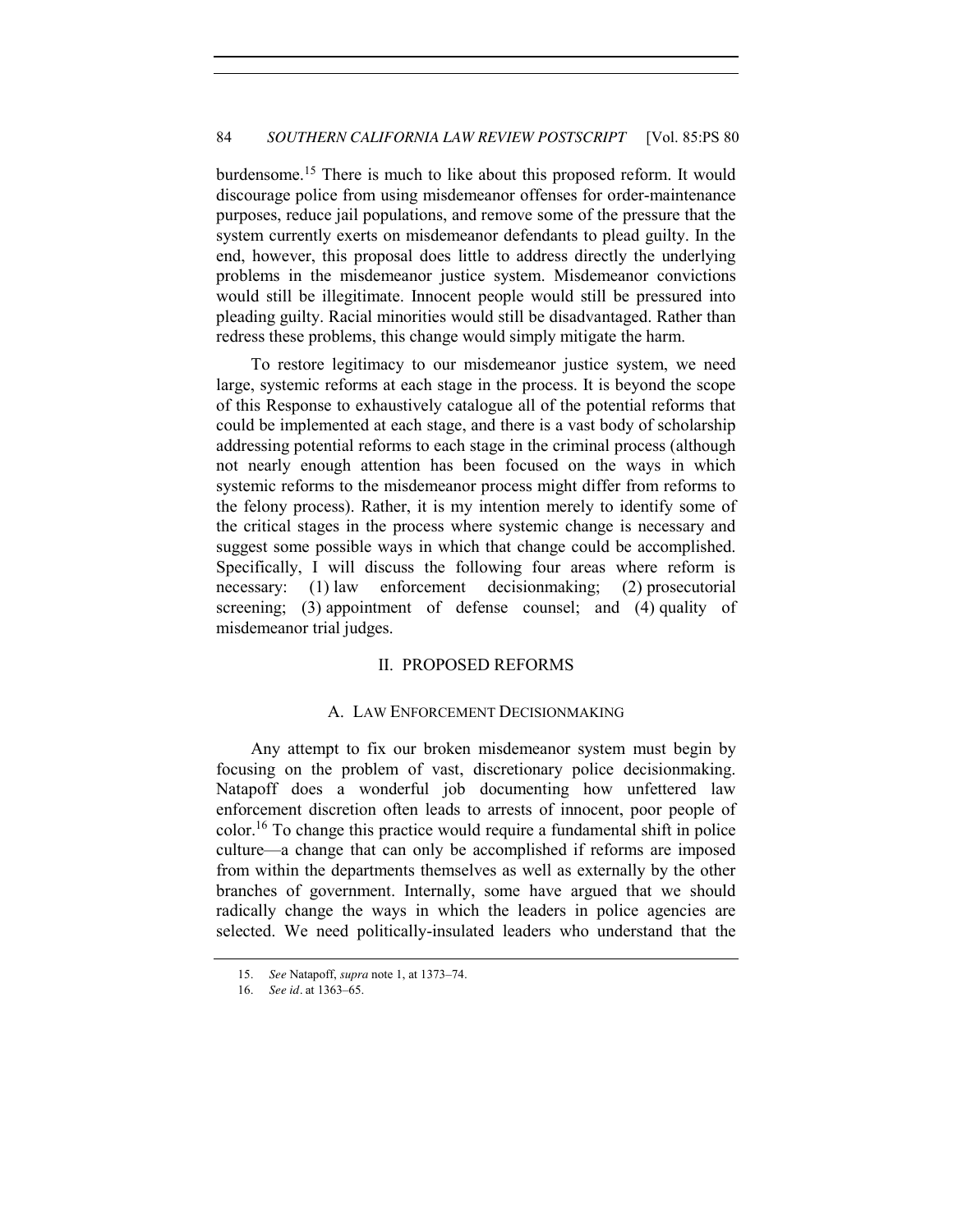harms caused by these practices outweigh the shorter term ordermaintenance benefits and who will institute practices that will change the culture of the police agencies.<sup>17</sup> Departments also need to maintain better data about misdemeanor arrests including information about the race of the individuals arrested and the reasons for the arrests.<sup>18</sup> This data should be publicly available so as to encourage external checks on police practices. In jurisdictions where the data show discriminatory practices, courts should be more receptive to, and the Department of Justice should be more vigorous in filing, civil rights lawsuits challenging the state executive's selective enforcement practices. State legislatures should consider removing some of the discretionary power that police currently have by decriminalizing many misdemeanor offenses and altering the definition of other offenses in ways that limit police discretion to determine when there is a violation.

#### B. PROSECUTORIAL SCREENING

Natapoff makes a valuable insight in arguing that we should delink arrest from conviction by focusing on changes at the prosecutorial screening stage, but there is much more that we could  $\delta$  do.<sup>19</sup> Because prosecutors are elected officials, cultural change will only come if external pressures are used to provoke internal change. As was true with police departments, data documenting how prosecutors make their charging decisions should be routinely collected and publicly available, and the courts should be more receptive to civil rights lawsuits challenging selective enforcement practices. Courts should also consider constitutionalizing state decisions about funding in ways that would encourage the prosecution to take its screening function more seriously.<sup>20</sup> The judiciary and the legislature, or both, could also encourage prosecutors to channel more misdemeanor cases into alternative courts<sup>21</sup> or diversionary programs that are designed to avoid criminal convictions and instead address the underlying problems of substance abuse, mental health, and homelessness that often drive individuals to commit petty offenses. On

<sup>17</sup>*. See, e.g.*, David H. Bayley, Commentary, *Law Enforcement and the Rule of Law: Is There a Tradeoff?*, 2 CRIMINOLOGY & PUB. POL'Y 133 (2002).

<sup>18.</sup> *See* Natapoff, *supra* note [1,](#page-0-0) at 1320 (explaining how poorly documented misdemeanor practices are currently).

<sup>19.</sup> *Id.* at 1372–73.

<sup>20</sup>*. Cf.* William J. Stuntz, *The Uneasy Relationship Between Criminal Procedure and Criminal Justice*, 107 YALE L.J. 1 (1997) (arguing that the courts should use state and federal constitutions to regulate states' criminal justice decisions about funding, the definition of crime, and sentencing).

<sup>21</sup>*. See, e.g.*, Michael C. Dorf & Jeffrey A. Fagan, *Problem-Solving Courts: From Innovation to Institutionalization*, 40 AM. CRIM. L. REV. 1501 (2003) (discussing the rise of drug courts and other specialty courts).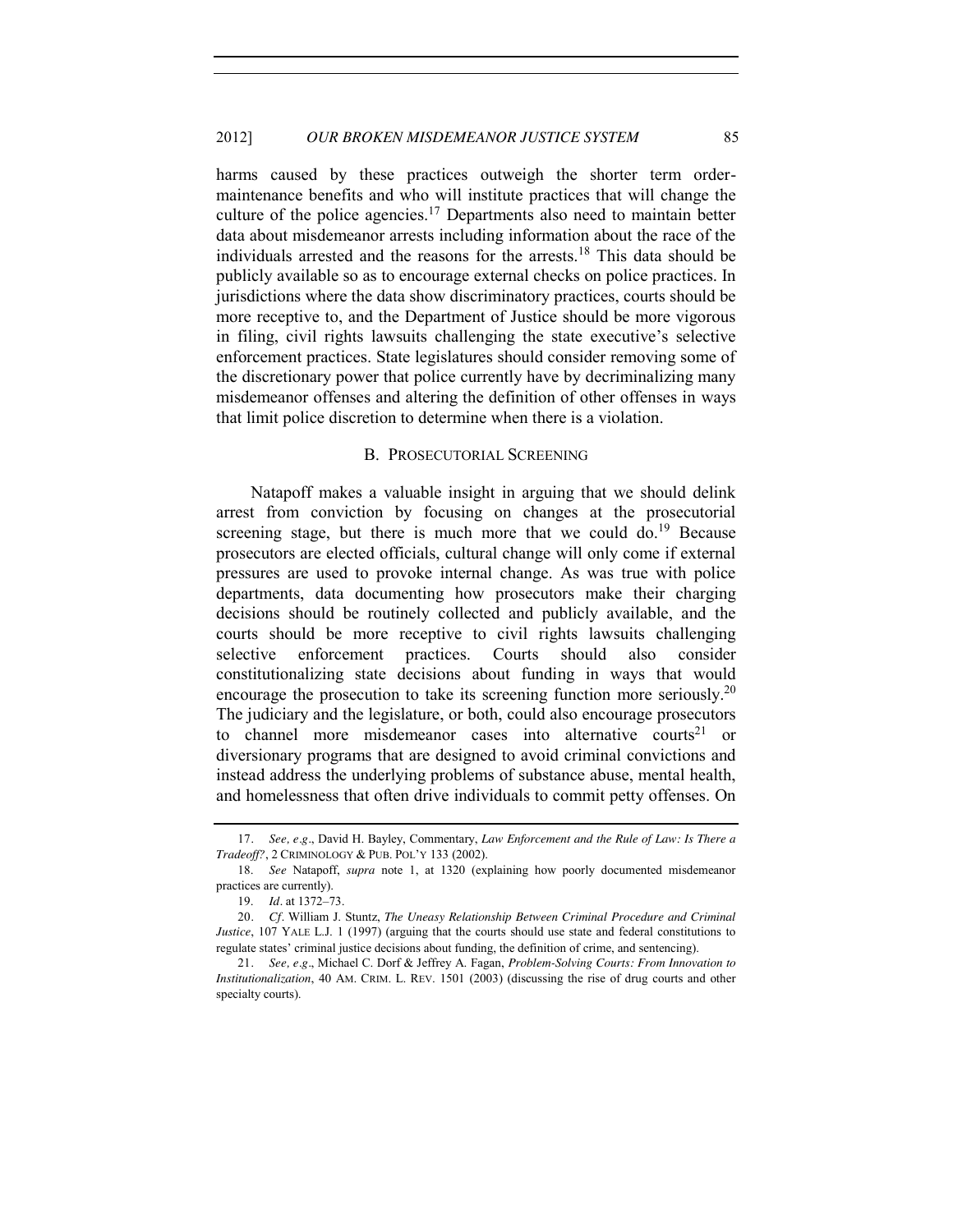a smaller level, in addition to ratcheting up the burden of proof for charging petty offenses, states could adopt more detailed pretrial disclosure and discovery obligations for misdemeanor offenses to encourage prosecutors to look at the evidence in these cases before the date of trial.

## C. APPOINTMENT OF DEFENSE COUNSEL

At the trial stage, misdemeanants need to be afforded meaningful access to counsel. Courts need to force state legislatures to provide lawyers for all indigent defendants charged with criminal offenses, cap public defender caseloads at reasonable numbers, and provide the investigative resources necessary for adequate representation. Courts also need to do a better job of ensuring that defense attorneys are effective. Natapoff mentions the need for these types of reforms in passing, and the literature is filled with proposals about how best to accomplish this herculean task.<sup>22</sup> It is not my intention to repeat those arguments here, but only to point out that systemic change is necessary at this stage in the misdemeanor justice process just as it is needed at the earlier stages.

## D. QUALITY OF MISDEMEANOR TRIAL JUDGES

Finally, more needs to be done to ensure that trial judges enforce state and federal rights in misdemeanor courts. More use should be made of immediate writs of mandamus and habeas corpus actions filed in state felony courts to ensure that misdemeanor judges correctly and routinely apply the law in misdemeanor cases. Contrary to the current practice in many jurisdictions, $23$  verbatim records should be kept in all misdemeanor court proceedings to ensure meaningful review and to encourage misdemeanor appeals. The state bar association and state judiciary should establish a procedure through which attorneys can report systemic legal mistakes by misdemeanor court judges and steps should be taken to ensure that these mistakes are corrected.

Of course, systemic change at any stage is difficult to implement, and it would be unrealistic to think that all of these changes could or would be adopted in any given jurisdiction. Natapoff has done a great service by

<sup>22.</sup> *See, e.g.*, Eve Brensike Primus, *The Illusory Right to Counsel*, 37 OHIO N.U. L. REV. 597 (2011) (canvassing many current proposals).

<sup>23.</sup> *See* Natapoff, *supra* note [1,](#page-0-0) at 1348 (explaining how judicial proceedings in misdemeanor cases are often conducted "off the record"); JUDITH S. KAYE & JONATHAN LIPPMAN, ACTION PLAN FOR THE JUSTICE COURTS 26 (2006), *available at* http://www.nycourts.gov/publications/pdfs/ActionPlan-JusticeCourts.pdf (explaining how many of New York's misdemeanor courts do not record proceedings).